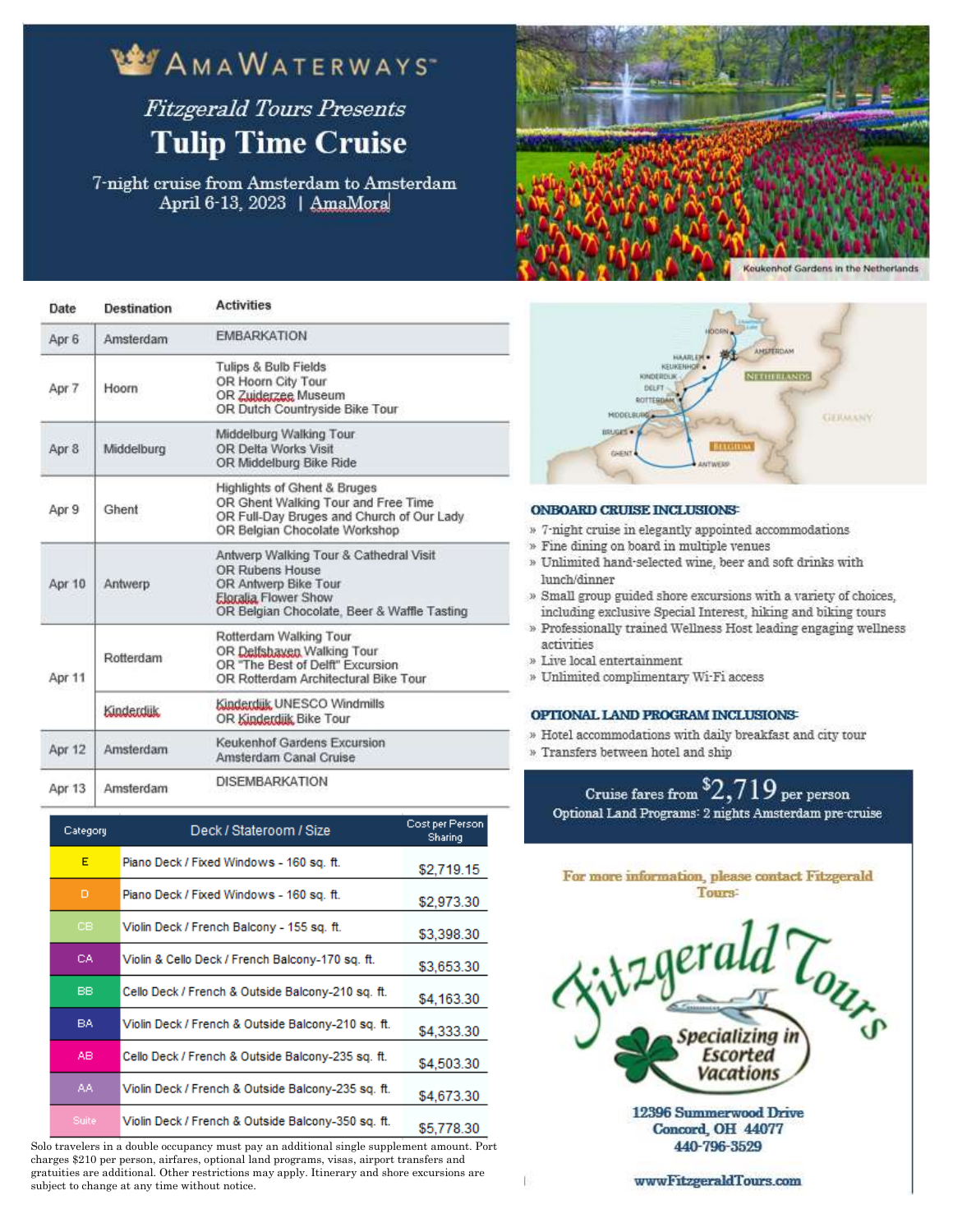## **Tulip Time Cruise**

7-night cruise | April 6-13, 2023 | Aboard AmaMora



#### **ONBOARD FEATURES:**

- » Panoramic Lounge with bar, piano and dance floor
- » Walking track, Sun Deck pool with swim-up bar and fitness room
- » Hair salon and massage services (additional costs apply)
- » Entertainment On Demand with high-speed Internet, movies, music and English-language TV
- » Marble bathrooms, multi-jet showers, soothing bath products, cotton bathrobes, slippers and hair dryer
- » Generous closet and storage space with in-room safe
- » Individually controlled air conditioning in stateroom
- » Connecting staterooms and triple/quad occupancy available in select staterooms

| Category     | Deck / Stateroom / Size                              |
|--------------|------------------------------------------------------|
| <b>Suite</b> | Violin Deck / French & Outside Balcony - 350 sq. ft. |
| AA           | Violin Deck / French & Outside Balcony - 235 sq. ft. |
| AB           | Cello Deck / French & Outside Balcony · 235 sq. ft.  |
| <b>BA</b>    | Violin Deck / French & Outside Balcony - 210 sq. ft. |
| <b>BB</b>    | Cello Deck / French & Outside Balcony - 210 sq. ft.  |
| CA           | Violin & Cello Deck / French Balcony . 170 sq. ft.   |
| <b>CB</b>    | Violin Deck / French Balcony - 155 sq. ft.           |
|              | Piano Deck / Fixed Windows - 160 sq. ft.             |
| Ε            | Piano Deck / Fixed Windows - 160 sq. ft.             |



Amahtsra's elevator reaches Main Restaurant, Lobby/Main Lounge and staterooms on Violin, Cello and Rano Deck.

Crew: 51

### TECHNICAL DATA - AMAMORA

**Built: 2019** 

Length: 443 ft.

Width 38 ft.

Staterooms: 78

Passengers<sup>:</sup> 156

Registry: Switzerland

For more information about this deluxe river cruise please contact:



**Debra Fitzgerald**  $\frac{L_{0}}{L_{0}}$  440-796-3529 FitzTours@gmail.com